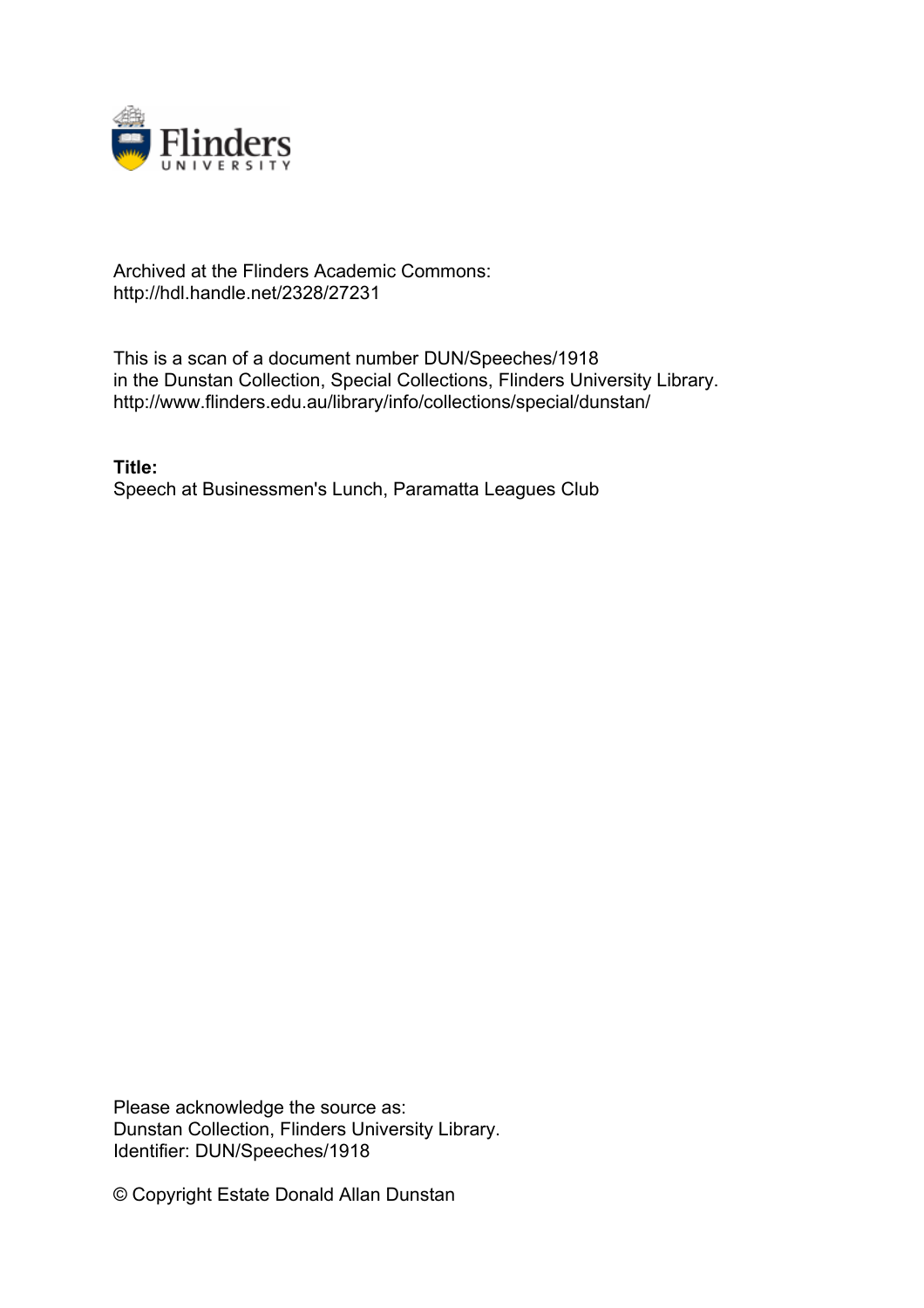SPEECH BY THE SOUTH AUSTRALIAN PREMIER, DON DUNSTAN, AT 191855 **BUSINESSMEN'S LUNCH - PARRAMATTA LEAGUES CLUB - 12 . 9 .1972 .** 

**MR. DIROU, LADIES AND GENTLEMEN;** 

**THANK YOU VERY MUCH FOR GIVING ME SUCH AN EXCELLENT LUNCH AND FOR PROVIDING THIS OPPORTUNITY TO MEET AND TALK WITH SUCH A REPRESENTATIVE GROUP OF PARRAMATTA'S BUSINESS AND COMMUNITY LEADERS.** 

**MOST PEOPLE IN THIS ROOM WOULD BE ACCUMSTOMED TO TAKING, IN THEIR DAILY WORKING LIVES, DECISIONS WHICH, DIRECTLY OR INDIRECTLY, AFFECT THE FUTURES OF LITERALLY THOUSANDS OF PEOPLE.** 

**DECISION-MAKING AND ITS CONSEQUENCES ARE FAMILIAR TO YOU, AND IT' S ABOUT A CONCERN WITH THIS PROCESS IN THE FIELD OF THE NATIONAL.ECONOMY, WHICH I THINK WE SHARE, THAT I WANT TO TALK PRINCIPALLY TODAY.** 

- 2 -

**THERE IS THROUGHOUT AUSTRALIA TODAY A PERCEPTIBLE SENSE OF DISQUIET, A FEELING THAT THINGS ARE JUST DRIFTING ALONG; THAT THERE IS , AT THE HIGHEST LEVELS OF GOVERNMENT, A LACK OF DIRECTION; THAT WE SEEM TO MOVE,.:ALMOST RANDOMLY FROM PROBLEM TO CRISIS AND BACK TO PROBLEM. I THINK PEOPLE GENERALLY ARE AWARE OF IT AND THAT, IN RECENT MONTHS, THE BUSINESS AND PROFESSIONAL COMMUNITIES HAVE BECOME ACUTELY CONSCIOUS OF IT, COUPLED WITH THIS HAS COME A FEELING OF IMPOTENCE, A BELIEF THAT INDIVIDUALS CAN'T MAKE THEMSELVES.SEEN, HEARD AND NOTICED IN THE PLACE WHERE MANY OF THESE DECISIONS SHOULD BE TAKEN - IN CANBERRA BY THE COMMONWEALTH GOVERNMENT.**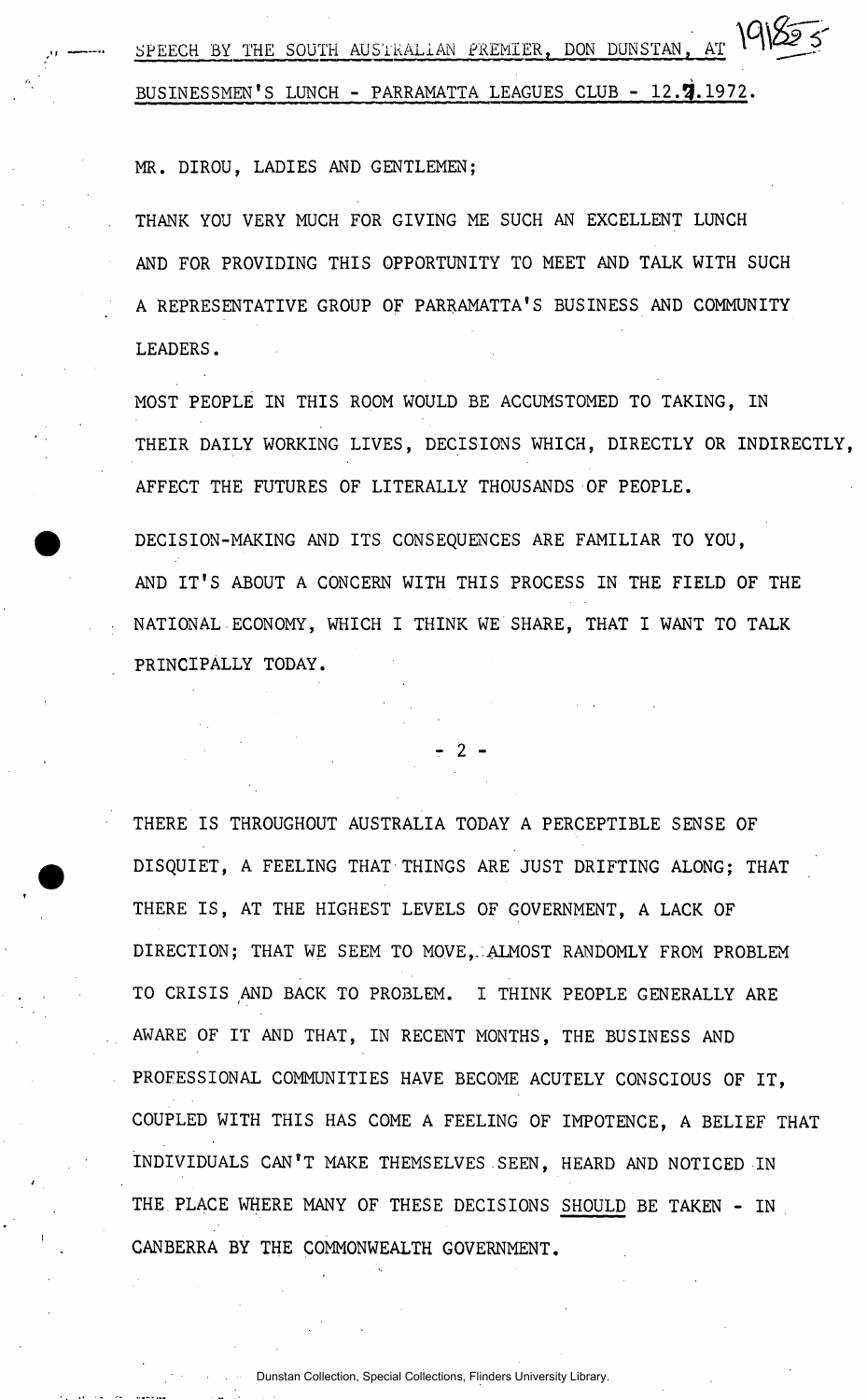**THIS IS , I THINK, A PROBLEM OF QUITE FUNDAMENTAL IMPORTANCE TO US AND, BECAUSE IT' S GROWING, IT I S A POTENTIALLY DANGEROUS ONE.** 

**- 3 -**

**CREEPING UNCERTAINTY ABOUT WHERE THE AUSTRALIAN ECONOMY IS HEADING HAS LED' TO PRESENT LACK OF CONFIDENCE AND THUS DIRECTLY CONTRIBUTED TO THE RECENT FALLS IN INVESTMENT SPENDING WHICH HAVE SERIOUS SOCIAL IMPLICATIONS.** 

**WHAT SHOULD BE DONE?** 

رەھ) WELL, ONE THING WE COULD/ALMOST IMMEDIATELY IS TO MAKE PROPER **USE OF THE SKILLS AND HUMAN RESOURCES WE HAVE AT OUR DISPOSAL AND INSTITUTE A SENSIBLE SYSTEM OF PLANNING. IT' S NO EXAGGERATION TO SAY THAT THE WAY IN WHICH QUITE VITAL ECONOMIC DECISIONS ARE MADE IN THIS COUNTRY AT THE MOMENT IS COMPARABLE** 

**. 4 \_** 

**WITH ASKING A METEOROLOGIST TO PRODUCE A SERIOUS WEATHER FORECAST BY STICKING HIS FINGER INTO THE WIND AND THEN FEELING THE SEAWEED. IT' S EVEN MORE LAUGHABLE - OR PATHETIC DEPENDING ON YOUR POINT OF VIEW - WHEN ONE REALISES THAT IT' S UNNECESSARY; WHEN YOU REALISE THAT THE TOOLS - THE BASIC INFORMATION NEEDED FOR PROPER DECISION-MAKING - ARE OFTEN AVAILABLE BUT ARE IGNORED. NOW, WHENEVER, ONE MENTIONS THE WORD PLANNING, THE LIBERAL AND COUNTRY PARTIES TEND TO THROW FITS AND REACT RATHER LIKE A SHELTERED SPINSTER HEARING THE VICAR CURSE AT A CHRISTENING. 'REGIMENTATION', 'TOTALITARIANISM', THEY CRY, COMMUNISM, THEY WARN DARKLY, IS JUST AROUND THE CORNER. WELL NOT ONLY HAVE**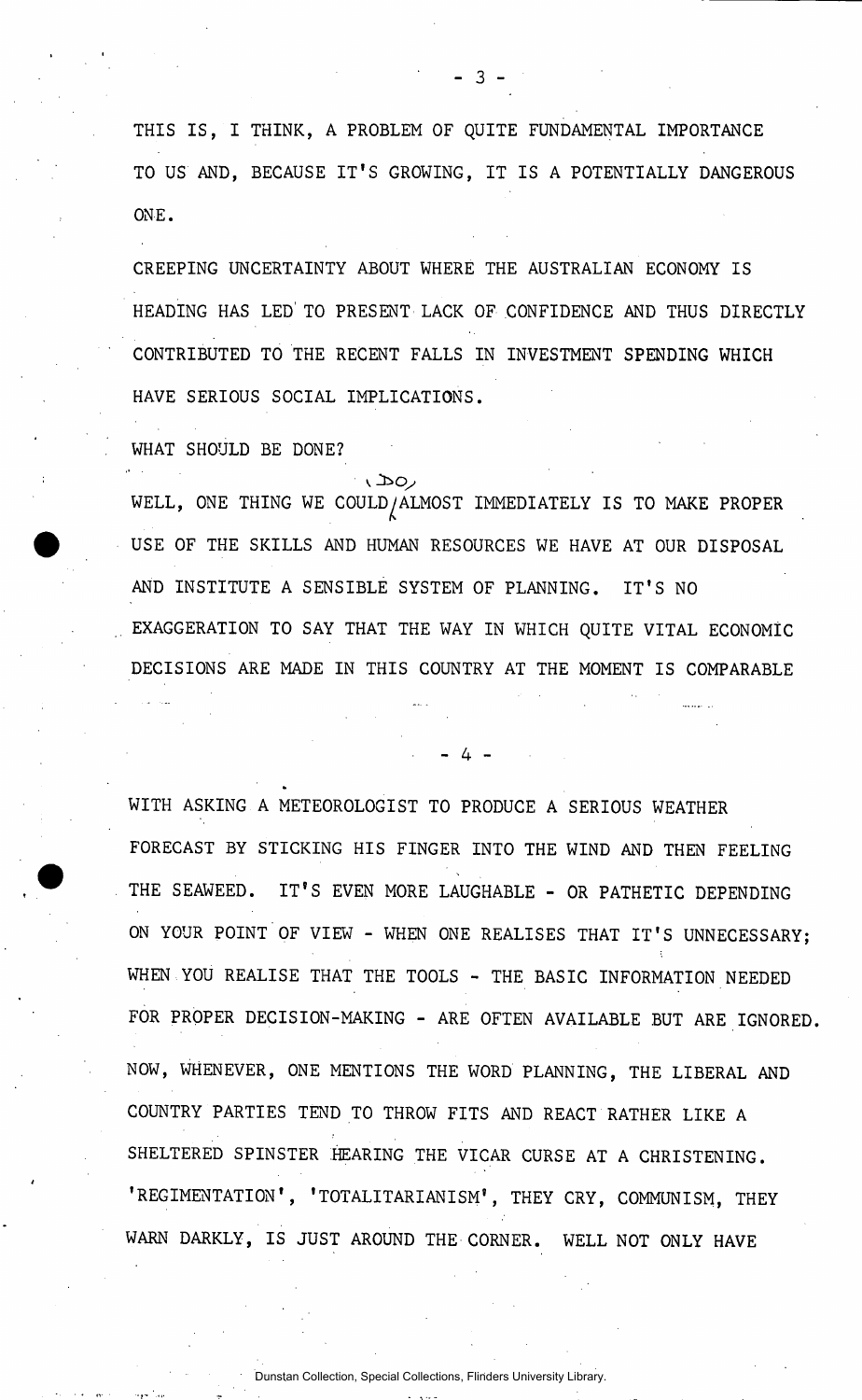**PEOPLE GENERALLY REALISED LONG AGO THAT THAT'S UTTER NONSENSE, THEY NOW REALISE IT THEMSELVES. BUT STILL THEY'RE TRAPPED IN-, THEIR OWN SHIBBOLETHS; THEIR INTELLECTUAL ARTERIES ARE SO HARDENED THAT THEY CANNOT ACCEPT THE IMPLICATIONS OF THIS REALISATION.** 

 $5<sup>1</sup>$ 

 $K_1$ K $\infty$ THE EXER OF ECONOMIC PLANNING I'M TALKING ABOUT AND WHICH I **THINK WE URGENTLY REQUIRE IN AUSTRALIA IS BROAD-FRAME INDICATIVE PLANNING OF THE TYPE - WITH SUITABLE MODIFICATIONS FOR OUR CONDITIONS HERE - APPLIED SUCCESSFULLY IN WESTERN EUROPE, SCANDANAVIA AND NEW ZEALAND.** 

**IT EMPHATICALLY DOES NOT MEAN CENTRAL COMMAND PLANNING, ENFORCED THROUGH RIGID, DETAILED GOVERNMENT AND BUREAUCRATIC CONTROLS**  OVER PRODUCTION, MARKETS AND THE AVAILABILITY OF CAPITAL AND LABOUR.

- 6 -

THE CASE FOR INDICATIVE PLANNING OF THE EEP I AM TALKING ABOUT **NOW RESTS SIMPLY ON THE PROPOSITION THAT THE ECONOMY CAN**  REASONABLY BE EXPECTED TO PERFORM BETTER IF THERE IS A CLEAR **APPRECIATION AND AWARENESS IN GOVERNMENT AND BUSINESS OF WHAT THE.OTHER IS DOING AND INTENDS TO DO. ITS ESSENCE IS CLOSE AND MEANINGFUL CONSULTATION BETWEEN THESE TWO - AND OTHERS - ON THE LIKELY PERFORMANCE AND NEEDS OF INDUSTRY.** 

**AS A RESULT OF THESE CONSULTATIONS, PUBLIC FORECASTS CAN BE MADE ABOUT THE FUTURE SIZE AND SHAPE OF THE ECONOMY. FOR INSTANCE, FORECASTS COULD BE MADE ABOUT THE AVAILABILITY OF CAPITAL AND LABOUR AND FROM THESE ONE COULD GET AN ESTIMATE OF TOTAL AUSTRALIAN PRODUCTION - AND OUTPUT OF SPECIFIC ITEMS. THESE INDICATORS COULD**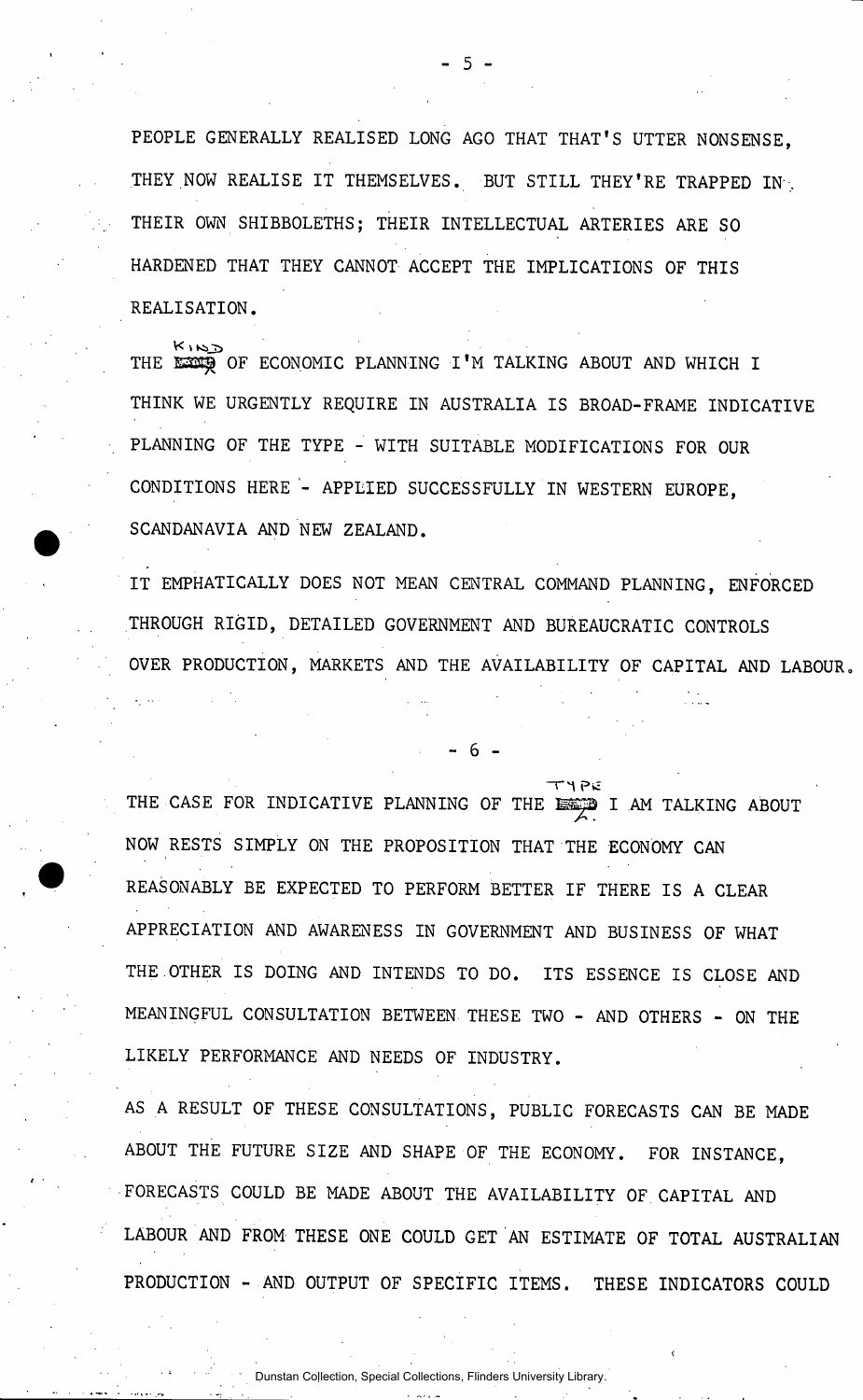**BE CHECKED FOR CONSISTENCY AGAINST PROJECTED DEMAND AND, AS A RESULT, LIKELY BOTTLENECKS, CONSTRAINTS ON GROWTH AND AREAS OF . POSSIBLE OVERPRODUCTION COULD BE IDENTIFIED.** 

**NOW IN SUGGESTING THAT WE NEED A DIALOGUE OF THIS SORT.I AM NOT SAYING THAT IT SHOULD BE CONFINED TO BUSINESS AND GOVERNMENT \_ THAT WOULD BE ALMOST AS BIG A FOLLY AS THE PRESENT SYSTEM, OR LACK OF IT . THE GROSS NATIONAL PRODUCT DOES - THE MOST ASTRINGENT AND TORY ECONOMISTS NOTWITHSTANDING - HAVE A SOCIAL AS WELL AS AN ECONOMIC DIMENSION. CONSULTATIONS AT THE NATIONAL LEVEL MUST INVOLVE, ON A REAL AND NOT A TOKEN BASIS, TRADE UNIONS AND SPECIAL GROUPS SUCH AS PENSIONERS AND PRIMARY PRODUCERS. STATE GOVERNMENTS, TOO, COULD MAKE A CONTRIBUTION.** 

ONE/ADVANTAGE OF INDICATIVE PLANNING OF THIS TYPE IS THAT IT DOESN'T TIE UP LARGE NUMBERS OF VALUABLE, SKILLED ADMINISTRATIVE **PEOPLE AS IT RELIES ON THE PUBLIC ANALYSIS OF BROAD ECONOMIC TRENDS AND THE MAKING OF MAJOR, SPECIFIC FORECASTS RATHER THAN ON THE COLLECTION OF DETAILED DATA ON PRODUCTION, MARKETS AND SO ON. ANOTHER POSSIBLE BONUS IS THAT IT COULD PROVIDE A FRAMEWORK WITHIN WHICH THOSE MOST INVOLVED COULD REACH AGREEMENT ON MEASURES TO**  AMELIORATE OUR VEXING WAGE-PRICE EECEL. THIS, HOWEVER, I SEE AS **SUPPLEMENTARY TO A PRICE JUSTIFICATION SYSTEM.** 

- 8 -

**WITH SUCH A SYSTEM OF PLANNING, BUSINESS, UNIONS AND GOVERNMENTS WOULD BE ABLE TO MAKE DECISIONS KNOWING FAR MORE THAN THEY DO NOW ABOUT LIKELY MARKET CONDITIONS, PARTICULARLY SINCE THEY'LL**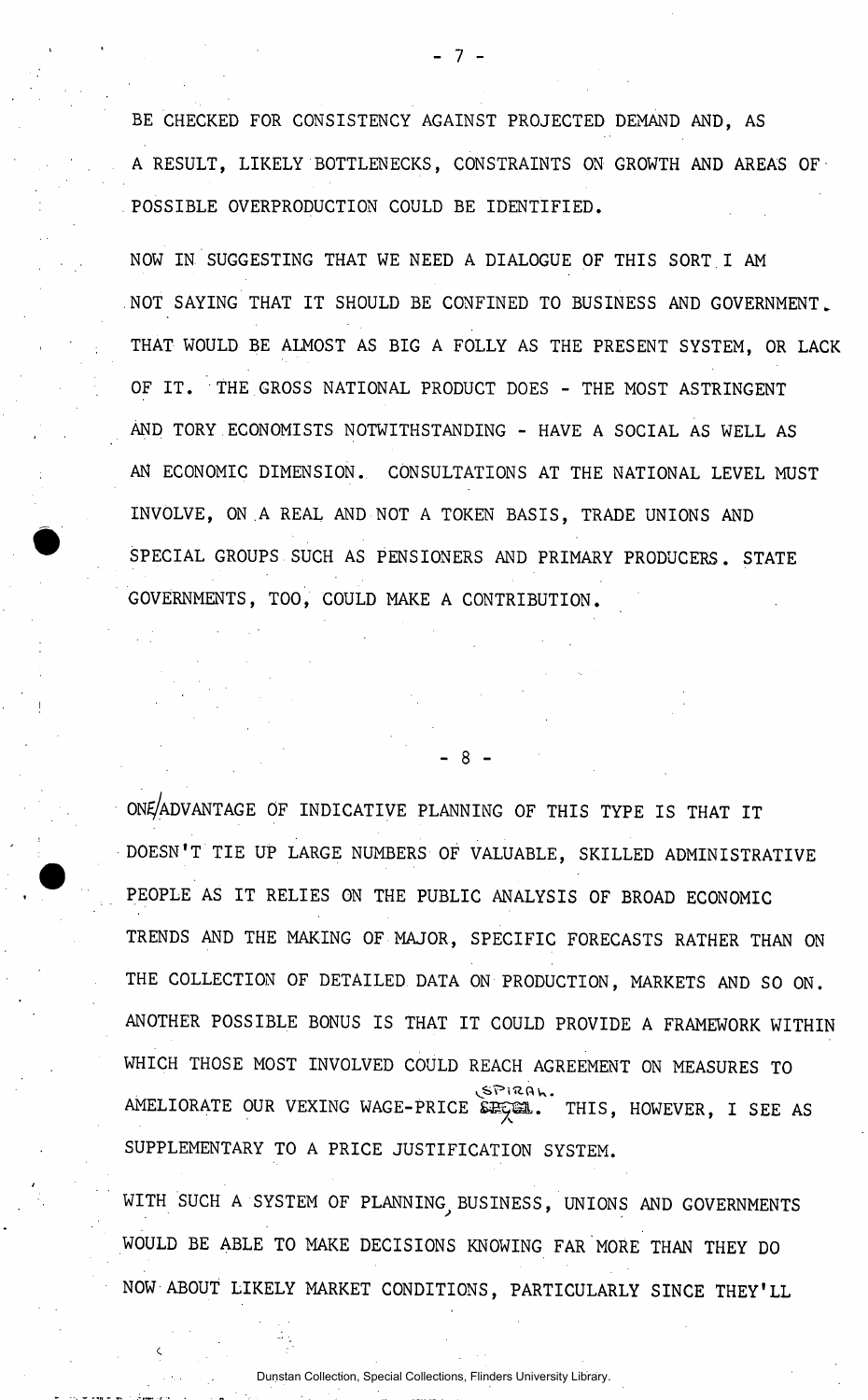**a.— / HAVE TAKEN/IN THE CONSULTATIVE PROCESS THEMSELVES.** 

**FROM HERE - AND I THINK YOU'LL AGREE THAT THIS IS A BY NO MEANS**  IMPRACTICAL LET ALONE REVOLUTIONARY JUST STEP - WE COULD GO ON **IMPRACTICAL LET ALONE REVOLUTIONARY JHp r STEP - WE COULD GO ON**  TO A MORE SOPHISTICATED APPROACH AND MOVE FROM PUBLIC FORECASTING **TO A MORE SOPHISTICATED APPROACH AND MOVE FROM PUBLIC FORECASTING**  INTO THE AREA OF TARGET PLANNING. BY THIS I MEAN THE SETTING **INTO THE AREA OF TARGET PLANNING. BY THIS I MEAN THE SETTING**  OF PRODUCTION TARGETS AND OTHER GOALS FOR VARIOUS INDUSTRIES.

**I THINK THIS WOULD FOLLOW FAIRLY EASILY ONCE THE BUSINESS WORLD AND THE COMMUNITY HAD COME TO APPRECIATE AND ACCEPT THE BENEFITS OF THE TYPE OF CONTINUING INFORMATION EXCHANGE AND CONSULTATION I'V E OUTLINED. TARGET SETTING MIGHT BE ACCOMPANIED BY THE PROVISION OF BANKING, TAXATION AND OTHER INCENTIVES TO INDUCE PARTICULAR SECTORS OF THE ECONOMY TO MEET THE GOALS SET.** 

**OF PRODUCTION TARGETS AND OTHER GOALS FOR VARIOUS INDUSTRIES.** 

**OBVIOUSLY THIS IS.GOING TO REQUIRE A LARGER PLANNING AGENCY AND A GREATER COMMITMENT OF HUMAN RESOURCES THAN WOULD FORECASTING ALONE BUT I BELIEVE IT WILL HAVE TO BE CONSIDERED.** 

- 10 -

**APART FROM THE EARLY AND DIRECT BENEFITS I THINK WOULD FLOW**  FROM A NATIONAL ACCEPTANCE OF ECONOMIC PLANNING, THERE WOULD BE **ANOTHER BIG GAIN FOR THE LONGER-TERM, THE ESTABLISHMENT OF A CLIMATE OF OPINION, A BIAS TOWARDS THE PLANNING CONCEPT. ULTIMATELY WE, AS WITH OTHER DEVELOPED NATIONS, ARE.GOING TO HAVE TO GRAPPLE**  WITH THE PROBLEMS OF/POST-INDUSTRIAL SOCIETY AND THE ERA OF Z.P-G **AND NO-GROWTH ECONOMIES. WE SHOULD, IN FACT, BE AT LEAST THINKING vjfT** *Sy*  ABOUT THEM NOW. WHEN THAT TIME, PLANNING ON A LARGE SCALE WILL **ABOUT THEM NOW. WHEN THAT TIME/PLANNING ON A LARGE SCALE WILL**  BE ABSOLUTELY ESSENTIAL AND A START NOW COULD BE OF VERY GREAT **BE ABSOLUTELY ESSENTIAL AND A START NOW COULD BE OF VERY GREAT**  VALUE THEN.

Dunstan Collection, Special Collections, Flinders University Library.

**VALUE THEN.**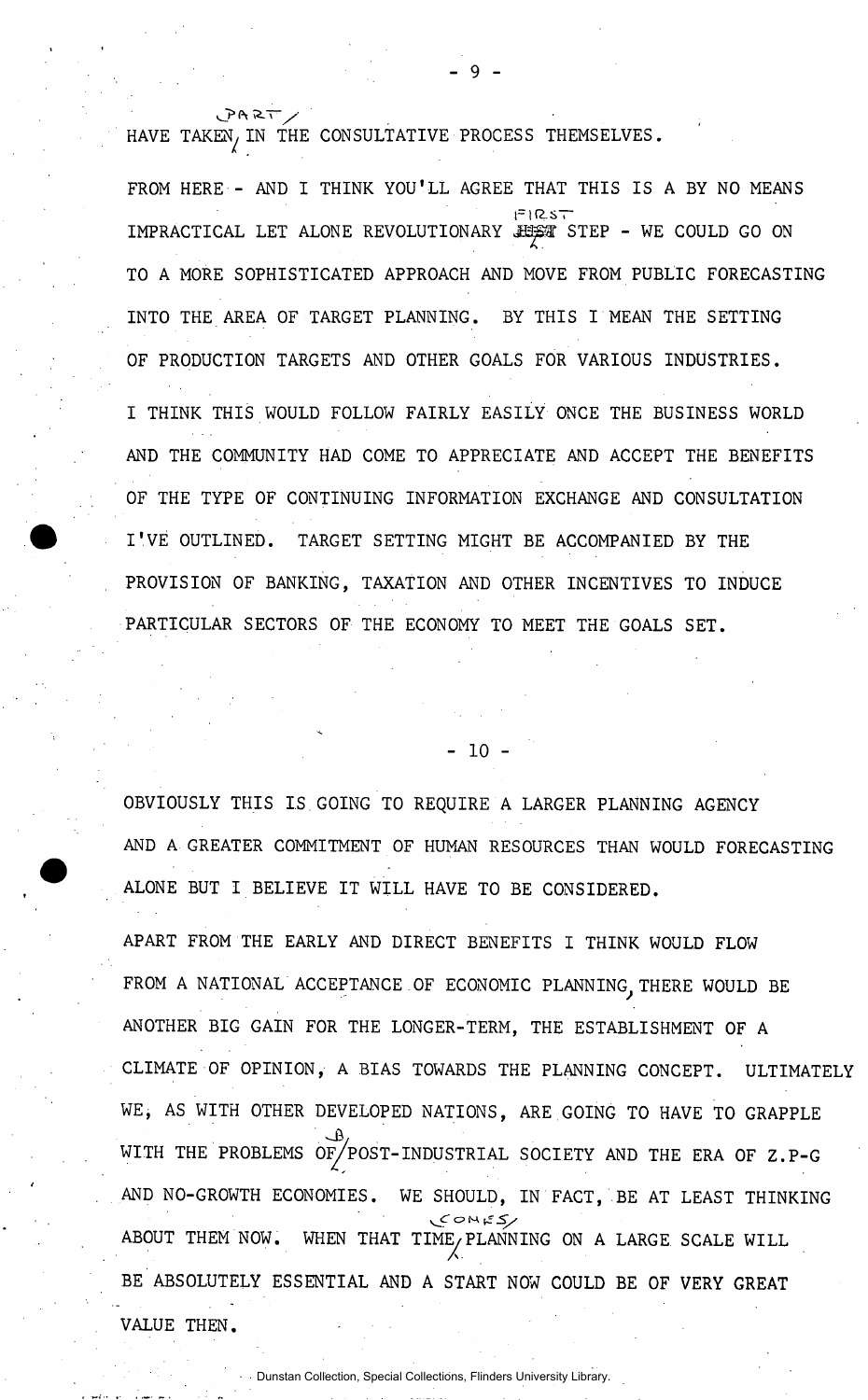**BUT TO COME. BACK TO OUR PRESENT CONCERNS. ONE OF THE DIFFICULTIES WE NOW FACE IS THAT VARIOUS GOVERNMENTAL BODIES IN THIS COUNTRY MAKE DECISIONS WHICH HAVE A MAJOR IMPACT ON THE ECONOMY BUT THEY DO NOT OPERATE WITHIN .ANY NATIONAL PLANNING**  FRAMEWORK. AT TIMES THEIR DECISIONS CAN HAVE QUITE CONFLICTING **RESULTS. YOU CAN SEE PLENTY.OF EXAMPLES OF THIS IN CLASHES BETWEEN COMMONWEALTH BUDGETING, TARIFF BOARD REVIEWS OF PROTECTION, ARBITRATION COURT DECISIONS AND CAPITAL SPENDING BY THE STATES, THE NEED FOR WHICH, IN TURN, IS PARTLY CONDITIONED BY MIGRATION POLICY.** 

**IT IS , THEREFORE, FOR THESE REASONS THAT I BELIEVE WE MUST INTRODUCE.A SYSTEM OF NATIONAL ECONOMIC PLANNING.** 

WHAT IS DONE AT PRESENT IS LITTLE MORE THAN A FARCE. THE

**- 1 2 -**

**FEDERAL GOVERNMENT GOES THROUGH THE PERIODIC PRETENCE OF CALLING FOR THE VIEWS OF INDUSTRY AND OTHERS BEFORE PIGEONHOLING-THEM AND LAUNCHING ITS BUDGET (THAT BLOCKBUSTER OF AN UNGUIDED MISSILE) ON A FEARFUL PUBLIC.** 

**IT' S WINDOW-DRESSING, NO MORE. THEY PAY ABOUT AS MUCH ATTENTION TO THE VIEWS OBTAINED THERE AS THEY DO TO THOSE PUT FORWARD AT. THE INCREASINGLY RITUALISTIC PREMIERS' CONFERENCES WHERE YOU CAN GO ALONG, YOU MAY EVEN BE PERMITTED TO SHOUT, BUT WHERE YOU CERTAINLY WON'T BE ALLOWED TO ALTER, OTHER THAN IN THE MOST MARGINAL OF WAYS, DECISIONS TAKEN UNILATERALLY LONG BEFORE YOU GOT THERE.**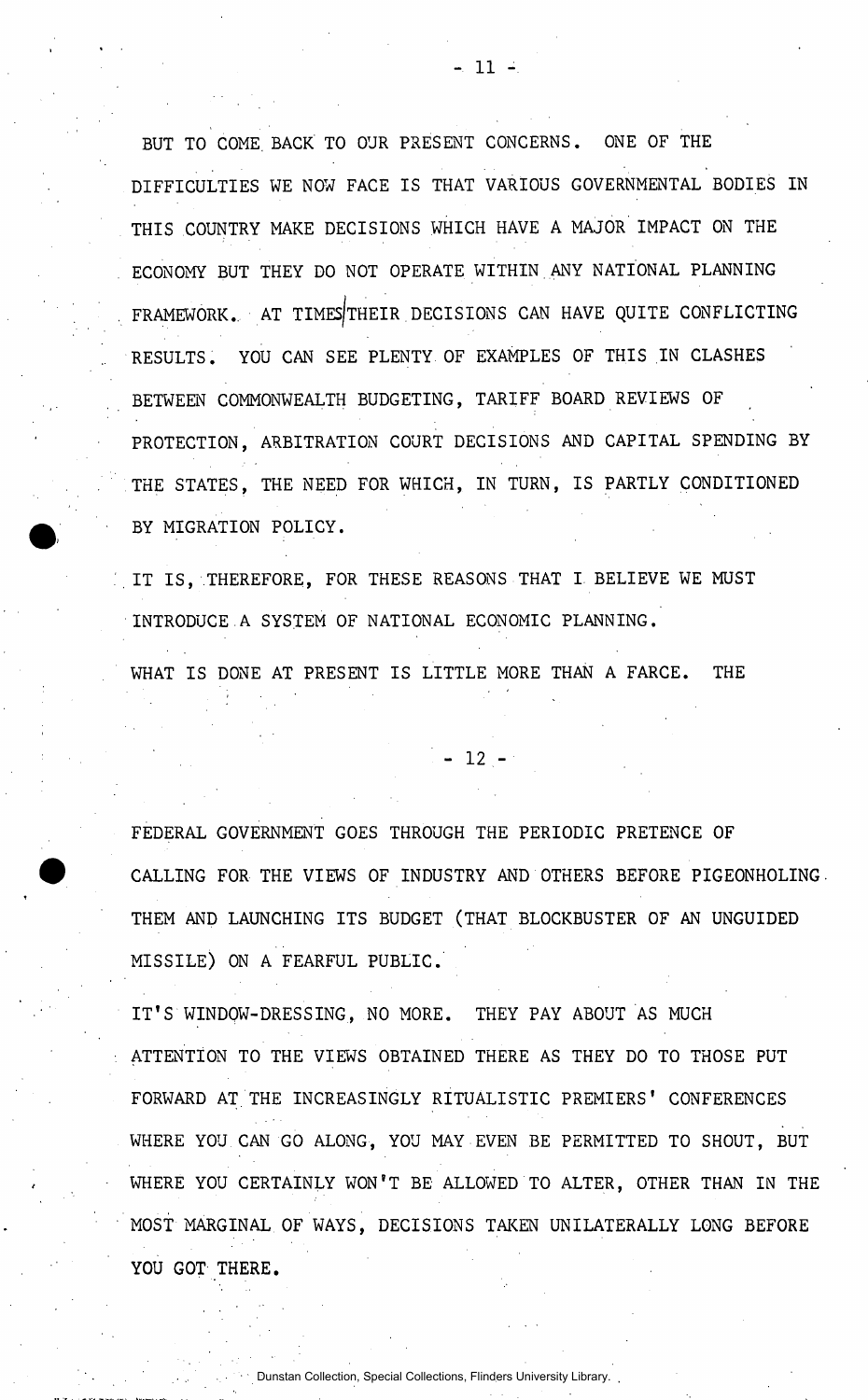ONE SOLUTION TO OUR PRESENT PROBLEM IS TO MAKE THE EARLIEST **. POSSIBLE START AT. LEAST ON .A FORM OF INDICATIVE PLANNING AND . THEN TO GIVE HIGH-LEVEL, PRIORITY CONSIDERATION TO REFINING IT INTO SOMETHING STILL MORE EFFECTIVE. PUBLIC FORECASTING BY SUPPLEMENTING INFORMATION AVAILABLE TO DECISION MAKERS WILL GREATLY REDUCE THE UNCERTAINTY AT PRESENT SURROUNDING INVESTMENT . DECISIONS. THIS SHOULD SMOOTH OUT VARIATIONS IN PRODUCTION FORCED BY EQUALLY BLIND FEDERAL BUDGETARY POLICIES WHICH HAVE LED TO THE PRESENT INTOLERABLE LEVEL OF UNEMPLOYMENT AND THE TRAGIC WASTE OF HUMAN RESOURCES THAT HAS BEEN THE MOST APPALLING FEATURE OF OUR STOP-GO ECONOMY.** 

THE CHOICE IS NOT BETWEEN COMPETITION AND PLANNING BUT BETWEEN **THE PRESENT HOTCH-POTCH OF AGENCIES WHICH DO SOME PLANNING AND** 

**THE CREATION OF STRUCTURES PROVIDING FOR SYSTEMATIC PLANNING IN WHICH THE CHANCE OF CONFLICTING DECISIONS BEING MADE IS MUCH REDUCED.** 

**- 1 4 -**

**NOW I.DON'T THINK YOU'LL BE TOO SURPRISED WHEN I SAY THAT I DON'T THINK THE PRESENT FEDERAL GOVERNMENT IS TEMPERAMENTALLY OR INTELLECTUALLY CAPABLE OF TAKING THIS ACTION. THEIR EARLY HABIT OF MUDDLING THROUGH HAS BECOME AN EXTERNATED HABIT OF JUST MUDDLING ON.** 

**THE AUSTRALIAN LABOR PARTY DOES HAVE SUCH A POLICY TOGETHER WITH THE WILL TO IMPLEMENT IT AND THE DETERMINATION TO MAKE IT WORK. IT HAS ALSO DEVELOPED THE COHERENT. POLICIES AND THE METHODS**